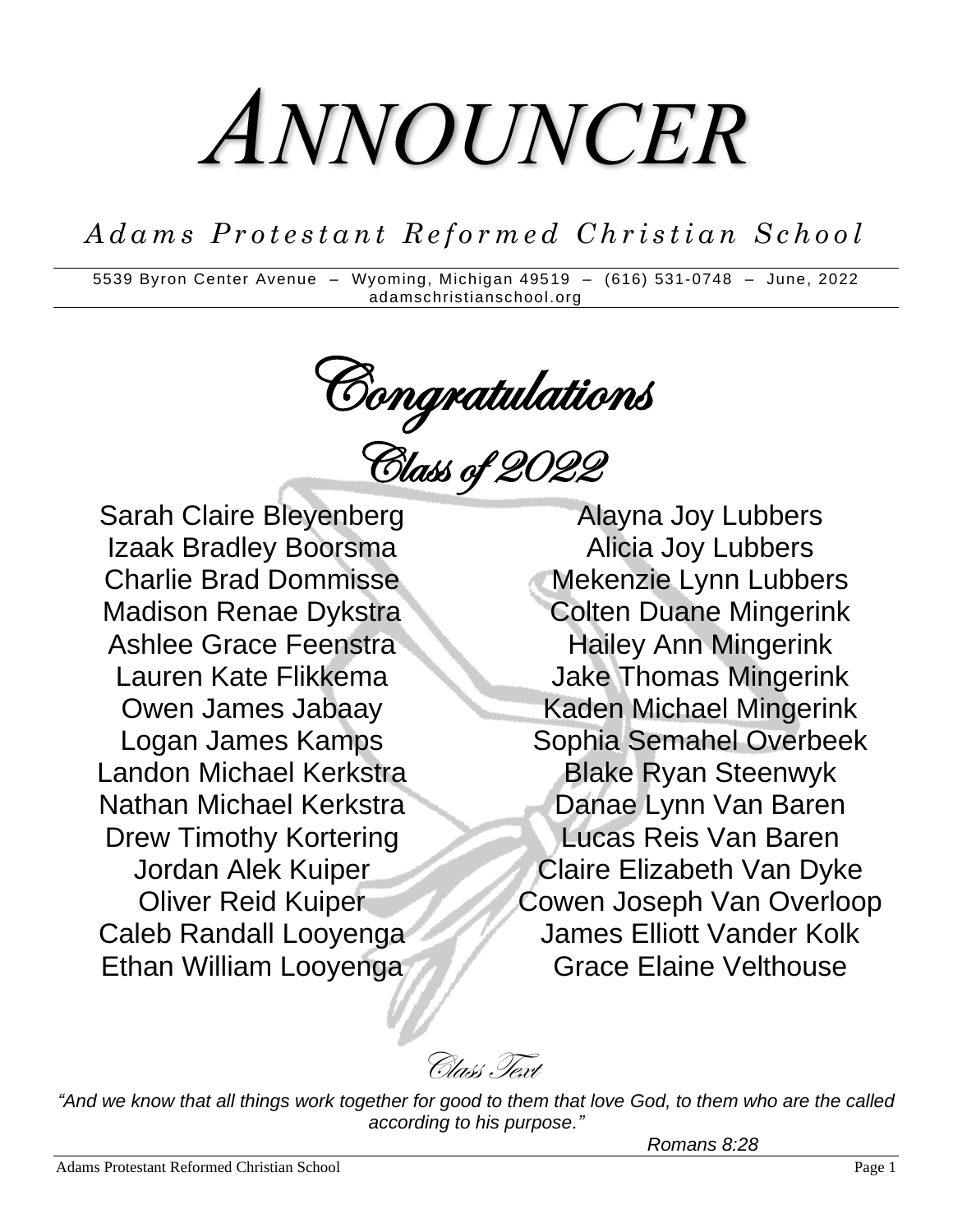| What Happens in the IDEA Program at Adams Christian  |  |
|------------------------------------------------------|--|
|                                                      |  |
|                                                      |  |
|                                                      |  |
| Thinking, Writing and Speaking in the Age of FWD: 12 |  |
|                                                      |  |
|                                                      |  |
|                                                      |  |
|                                                      |  |
|                                                      |  |
|                                                      |  |

## **Administration & Staff**

## *Kingdom children: What are we to do with them?*

**Mr. Rick Mingerink Administrator**

 $\mathbf{T}$ t is estimated that 140,000,000 babies are born It is estimated that  $140,000,000$  babies are born each year. Such a large number, isn't it? So many new humans taking their first breath of air. So many new citizens of the world's nations.

If we were to foolishly wonder how many of these new babies were God's children, we would have an impossible time determining that number. Yet, we know that God's church in the world is a remnant at any one time. Romans 11:5 teaches "*at this present time also there is a remnant according to the election of grace.*"

For illustration purposes, let's make this remnant a very small percentage of the total births… how does a quarter of one percent (0.25%) sound? That's a very small percentage. Indeed, that would certainly fit the definition of *remnant* which is defined as "a few or a remainder of the whole." A quarter of one percent (0.25%) of all the births each year is 350,000 children of God born each year.

"Oh… that certainly must be too big," we self-righteously say. The family of God certainly can't be that large! So, let's make that percentage much smaller. Let's make it a sixteenth of one percent (0.0625%). That sounds nice and small. That sounds a little cozier and not so broad. Certainly, that would qualify as a remnant. Well, that would be 87,500 births each year that are God's covenant children.

Each birth brings a national citizen into this world from Argentina to Zimbabwe. But more significantly for God's children is that in His eternal counsel they are all citizens of God's Kingdom. When they are regenerated, they are given a most outstanding citizenship in a most glorious Kingdom. A Kingdom that is unlike any earthly empire in this world.

What are parents of these Kingdom children to do with them? Seems like a reasonably good question to ask. What are parents of these Kingdom citizens to do with them? Do they throw a diaper on them, fill their belly with food, and when old enough send them out to live in the world with a lick and a promise?

What a stunning responsibility these parents have. Out of all the babies born each year in this world, a few parents have been given Kingdom children. Children of the King. And now they must do something with these children. They must do something that is worthy of their Kingdom citizenship.

We know what other parents do to help their children be citizens of their countries. They educate them. They send them to school to learn. They learn basic skills. Skills like reading and writing come to mind. They send them to school to see that their children learn how to be responsible citizens of their country.

That sounds important for these Kingdom children, too, but it doesn't sound nearly adequate. These children are citizens of a Kingdom whose King is Jehovah God! They need to be prepared for service to their King! They need to understand what this citizenship means for them because this Kingdom isn't a visible kingdom. It doesn't have its own language, yet it has its own Word. It doesn't have physical boundaries, yet it has a spiritual presence on this earth. It doesn't have companies and corporations to work for, yet it demands service of its citizens in every sphere of this world. It doesn't require a test of citizenship to qualify, yet it does require satisfaction of the King. A satisfaction that was achieved by the death of the King's own Son. This is a most remarkable Kingdom and its citizens need a remarkable preparation.

Their citizenship in God's Kingdom is not separated from their citizenship on this earth. They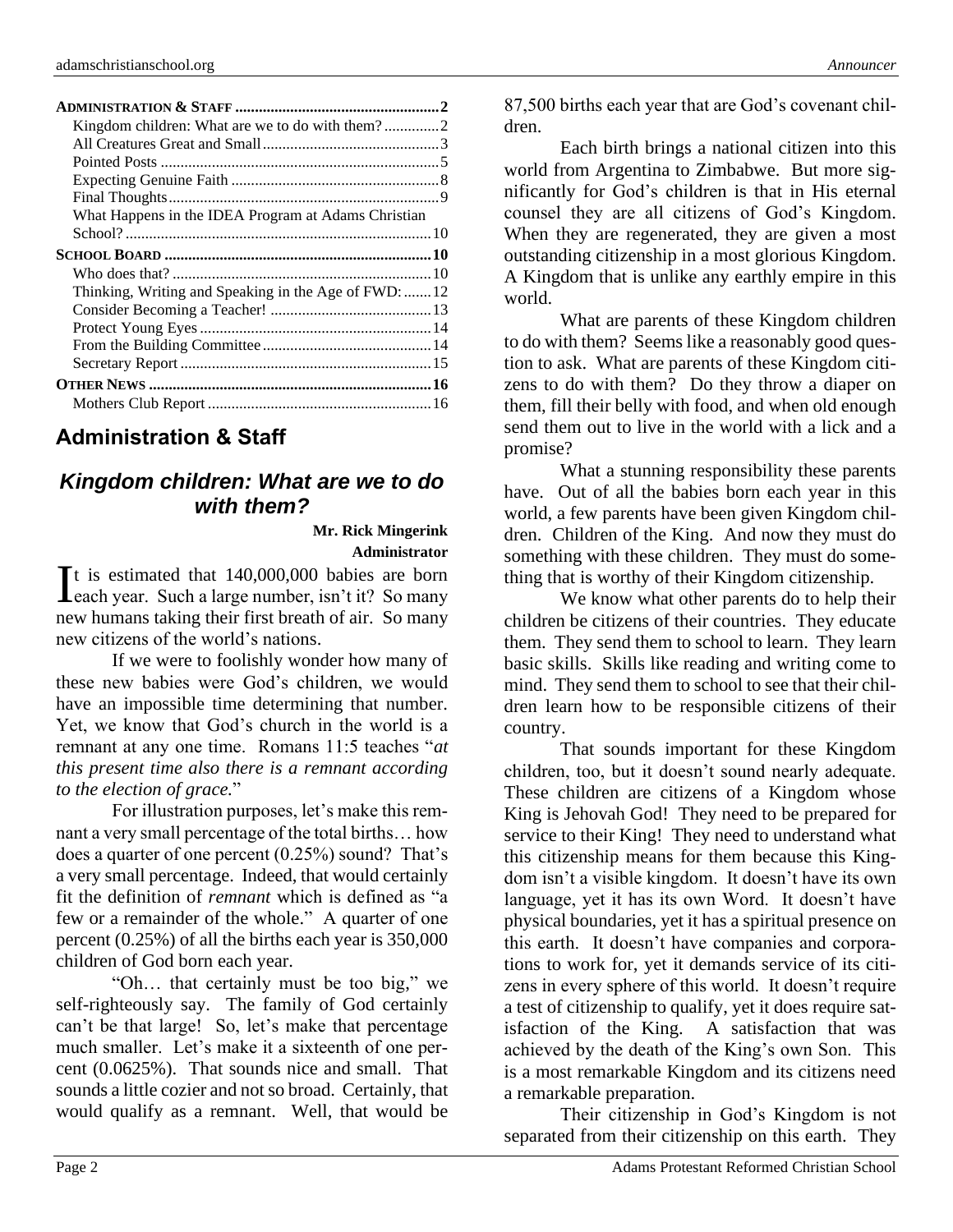don't live two lives: one life as a national citizen and another life as a Kingdom citizen. Rather, faithful service to Jehovah in His Kingdom means there will be honorable service as a citizen of a nation. Citizenship in God's Kingdom demands faithful service to the King as an office worker, or a business owner, or a tradesman. Children of the King don't shake off their earthly life in order to live in God's Kingdom, rather, they are living in God's Kingdom as they live their earthly life.

This means that preparing Kingdom children to live honorably and righteously in society is preparing them to live as faithful citizens of God's Kingdom. They must learn to read and write whatever language they will be most productive in. They need to learn how to count and how to socially navigate the culture of their community. But they must have all this training with an entirely different goal in mind. They must be prepared to live their entire lives in harmony with the precepts of their King and by realizing in their own lives the principles of the Kingdom in every area of life.

Knowing this, parents find joy in sending their Kingdom children to a Christian school. Kingdom schools. A school that is different from the schools of the world. They send them to the Christian school where these young citizens can be further equipped to be witnesses for the name of their King in every sphere of life. They carry the King's flag with them! These Kingdom children ought to be prepared to be witnesses when they are in their home, when they are at the store, when they are on the job, when they are in school, when they are playing music, when they are playing ball, when they are in church, when they date, and when they are on their death bed. In every sphere of life, with no sphere forbidden, the flag of their King must be seen on them. These Kingdom children are lights in a dark world. They are salt in bland earth. They are witnesses of a Kingdom that is more marvelous than the widest streets of the world's greatest empires.

Their preparation must not be too narrow, must not be ecclesiastical, must not be too broad, must not be man-centered, but it must include everything necessary to help them realize in their lives the principles of the Kingdom of God in every sphere of the world. They must be prepared to take their childlike hands and wrap them firmly around the staff of their King's flag and carry that flag wherever they are.

May we be a school fit for God's Kingdom children. God help us in this grand work.

Do you have a Kingdom child? What are we to do with such a child? Give him or her a rich and kingly preparation at home and in the school.

## *All Creatures Great and Small*

**Mrs. Annica Kuiper**

**Second Grade**

Nobody loves the wild, weird, and wonderful of this world like wild, weird, and wonderful chilthis world like wild, weird, and wonderful children. I think that's why my students are always fascinated by the animal kingdom. God has made some amazingly unique and strange creatures, and the second graders and I love learning more about them. After all, each animal is perfectly suited for their place in God's creation…and aren't we, too?

But when it comes to talking about animals, I'm out of my depth. Thanks to National Geographic Kids magazine, the *Who Would Win?* books, and something called "Wild Kratts," I don't stand a chance of being the animal authority in a room full of second graders. My students know facts and figures about creatures I've never even heard of. (And when I "google it" to check...they are right!) Despite being a frequent visitor of zoos and aquariums and having watched more than my fair share of *Planet Earth*, it was my students who taught me that the small, catlike "fossa" is actually pronounced "foosah," that the orange-bellied songbird on our classroom poster is not a robin, but an Eastern Bluebird, and that the biggest animal in the world is the *blue* whale, not the humpback whale.

I stand corrected. Often. But humbling though it might be, learning from my students is one of the best parts of being a teacher.

I recently challenged the second graders to channel their inner zoologist and research and write about an animal of their choosing. To do this required practicing a number of skills. First, they had to navigate a Chromebook—a challenge in and of itself. Then they had to choose an animal and gather information from the wonderful, kid-friendly, "San Diego Zoo Wildlife Explorers" website. (We owe much of our knowledge to them!) Each student had to compile their information and craft a key word outline including a topic sentence, five or so details, and a clincher sentence. From their outline, they wrote their first draft paragraph and made sure to include strong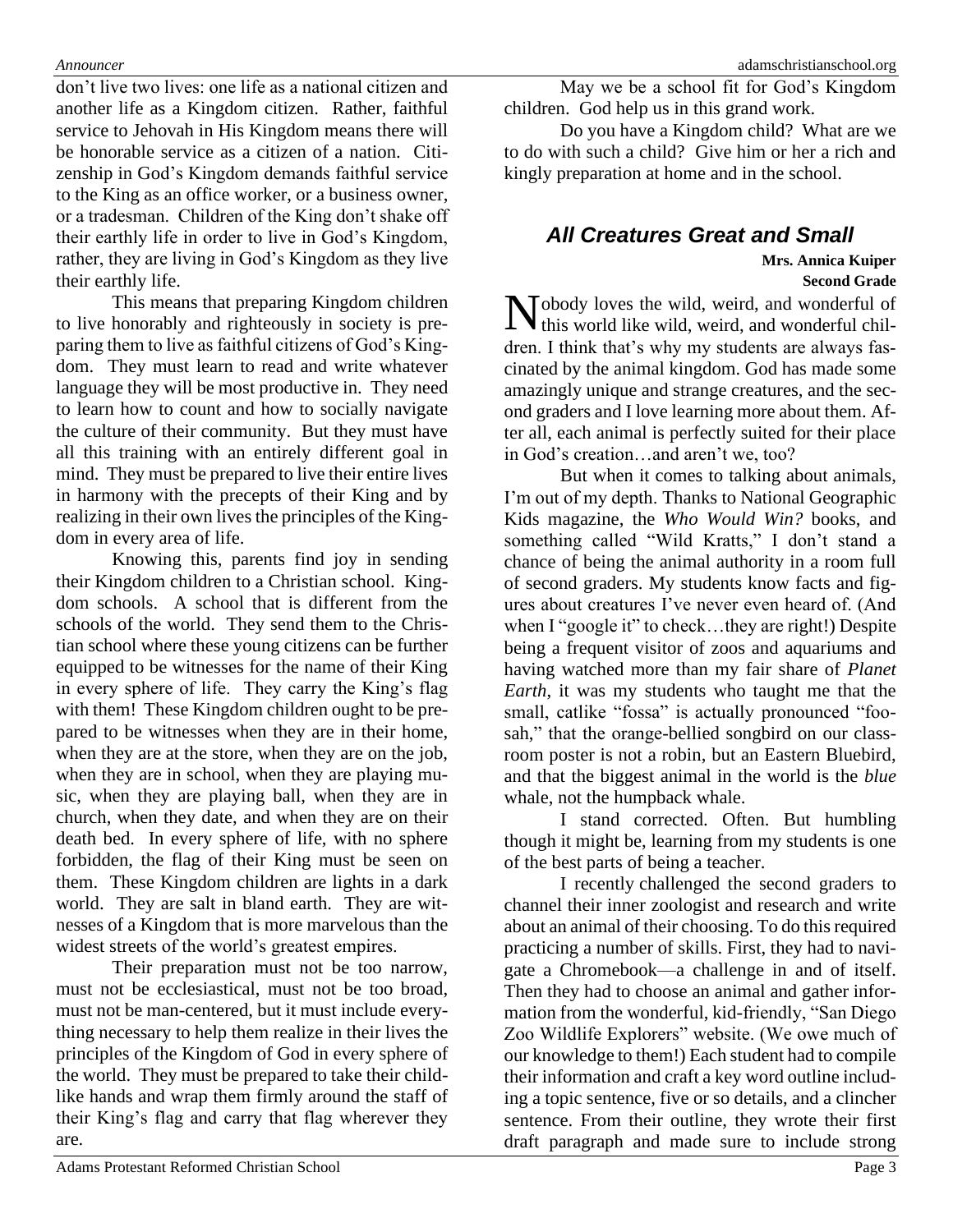verbs and quality adjectives. After reviewing and editing, they painstakingly wrote their final draft and drew an accompanying illustration. What takes only minutes to read, took us days to write.

And now you, like me, have the opportunity to learn from a second grader! Some of these animals are old favorites, but I bet some will be brand new. Read on to learn more about the Gila monster–a thick-skinned, venomous lizard with a painful bite; the coati–a rainforest raccoon with the tail of a lemur; the dhole–a small, foxlike animal with a screaming howl; and so many more wild, weird, and wonderful creatures besides!

> *All things bright and beautiful, All creatures, great and small, All things wise and wonderful– The Lord God made them all!*

#### **Facts About Coatis**

God created an amazing mammal called the coati. This animal munches on plants, meat, and grubs. This fuzzy animal lives both in the rainforest and in grasslands. They can be found in Mexico and some even in the United States. Their length is 15- 25 inches. Their tail is unique because it helps them quickly sprint around in the trees. The color of the coati's fur is brown, tan, and black. Coatis are amazing creatures! There aren't many coatis in the world, so if you see this fuzzy animal, you are lucky!

~ *Everett Hall*

#### **Animal Giants**

God created an amazing creature called the African Elephant. African elephants are mostly found in the grasslands of Africa. They devour grass, leaves, and bark. An African Elephant calf weighs 250 pounds at birth. Adult males can weigh as much as a school bus! These huge mammals are hunted by humans. Now you know of these amazing creatures.

*~ Elijah Mingerink*

#### **Cock-of-the-Rock**

Did you know about the bird called the cock-of-the-rock? They have bright red and orange feathers. It's about one foot long when it is fully grown. The cock-of-the-rock eats fruit and amazingly small animals. They are found in South American rainforests. The cock-of-the-rock male dances on a "lek," which is a clearing in a rainforest. The word "lek" comes from the Swedish word "play." I hope I will see a cock-of-the-rock.

~ *Mary Schipper*

#### **An Awesome Mammal**

God created this incredible animal called the giant panda. Giant pandas have white and black fur. This panda is two to three feet tall. This creature loves to chomp bamboo. Giant pandas start out small when they are babies. Baby pandas are only three ounces when they are born! This mammal has unusually thick and heavy bones. Now you know about this awesome mammal! ~ *Selah Mingerink*

#### **God's Little Reptile**

Did you know that there is a reptile called a Gila Monster? It has black and tan scales, which are interesting because they look like dots. This creepy reptile lives in the dry desert. There is a myth that it is accused of killing people! The Gila monster munches on tiny lizards and frogs. This animal is named for the quickly flowing Gila River in Arizona. This is the creature God created.

~ *Liam Kooienga*

#### **A Savanna Animal**

Do you know about an amazing animal called a giraffe? This interesting mammal lives in the beautiful African savanna. This creature, which gobbles acacia leaves, is covered in interesting spots. Giraffes can even have different spots! A giraffe's spots are brown, and its body color is yellow. Did you know that this savanna animal's feet are the size of a dinner plate 12 inches across? A giraffe is so tall that it could sneakily look into a second story window without standing on its tiptoes! Our wonderful and amazing Creator who is God created these massive and beautiful animals.

~ *Connie Van Donselaar*

#### **This Hopping Amphibian**

God created a frog called the Poison Dart Frog. The poison dart frog is only one inch tall. This hopping creature lives in the rainforest and eats insects. The golden poison frog makes enough poison to kill 10 humans! This deadly creature's poison is found in its skin. Now you know more about this amphibian.

~ *Beckham Kortering*

#### **The Awesome Echidna**

Have you heard of the echidna? It lives in Australian lands. This cute animal is covered in brown spines, so don't hug it! The mammal nibbles on termites, ants, and grubs. Echidnas are 14- 24 inches long. A baby echidna weighs half the size of a mini marshmallow! The echidna amazingly uses its nose as a snorkel! Now you know that the echidna is an awesome animal.

~ *Lachlan Dijkstra*

#### **The Amazing "Anna's Hummingbird"**

Have you heard of the bird called "Anna's Hummingbird?" The Anna's hummingbird lives in North American woodlands. This amazing creature is covered with beautiful red, blue, and green feathers. This bird grows up to four inches tall. It slowly pecks at nectar, sap, and insects. The hummingbird's heart beats up to 1,260 beats per minute! Now you know about this quick, flying bird called the Anna's Hummingbird.

~ *Isabel Velthouse*

#### **This Amazing Creature**

God created a clever animal called an Arctic Fox. Did you know that Arctic foxes are 20-26 inches long and they are 10-16 inches tall? Did you know that this mammal quietly munches on rodents? In the summer, the arctic fox turns pale bluish in color. Some foxes are as small as a chihuahua or as big as a Jack Russell Terrier. God created this amazing mammal called an arctic fox!

~ *Josie Koole*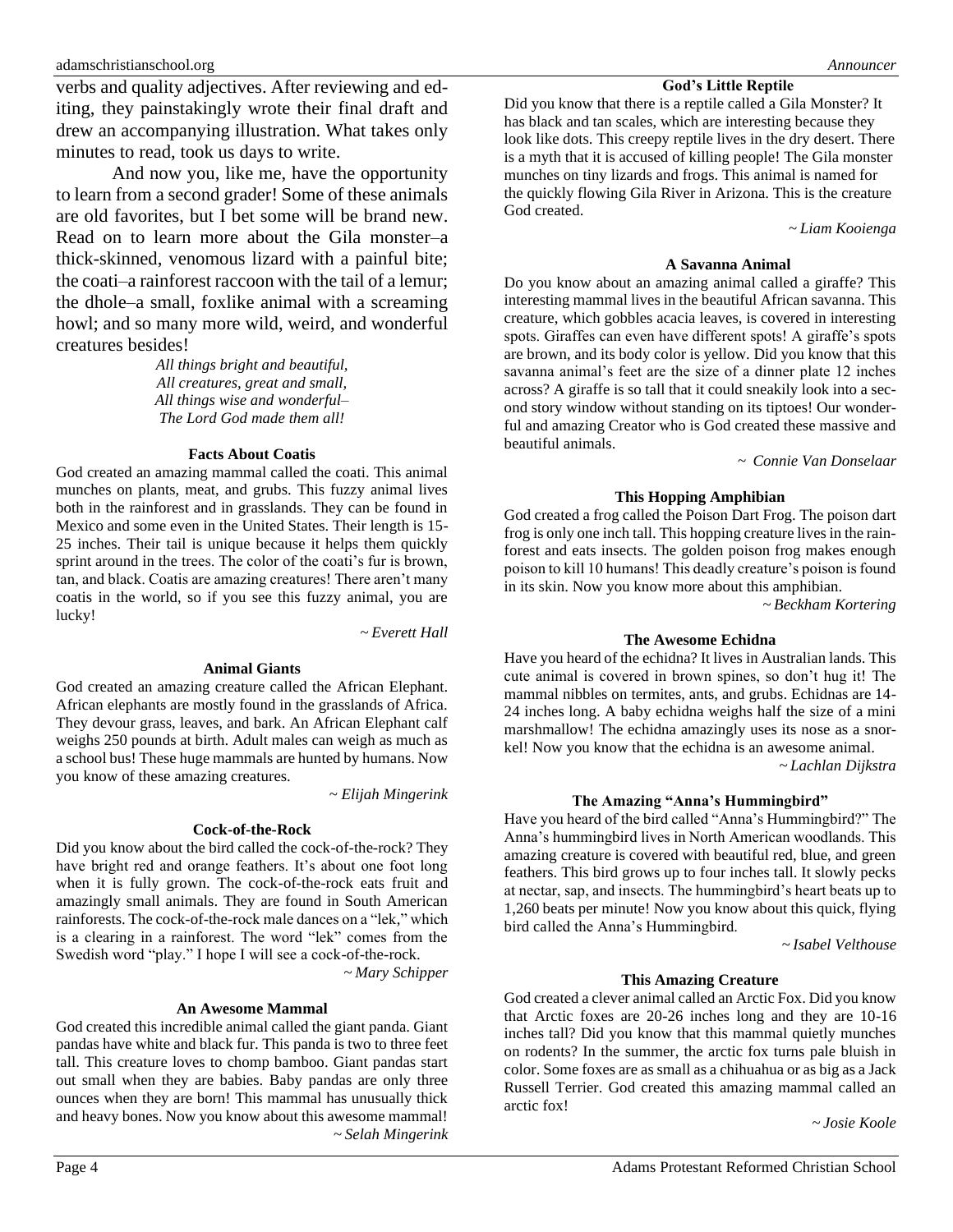#### **The Beautiful Fishing Cat**

God created an amazing animal called the fishing cat. It has gray, brown, and black stripes on its back. This creature eats crabs, crayfish, and frogs. The fishing cat is 22-45 inches long. Sometimes they even play with fish. Now you know about this beautifully designed animal.

~ *Derek Karsemeyer*

#### **Amazing Lions**

Have you ever heard of a type of cat called a lion? The lion lives on hot, grassy grasslands. This mammal hungrily swallows juicy meat. The big cat's terrifying roar can be heard up to three miles away! The Tsavo male lions have no mane. The cat's predators are ranchers. Now you know about the amazing mammal that God created–the lion.

~ *Caleb Mingerink*

#### **This Tree-Climbing Mammal**

Do you know about the amazing mammal called a "fossa"? You say its name: FOO-SAH. It lives in a tropical forest. The fossa can grow at least 72 inches long. The mammal gobbles mostly delicious lemurs. This forest animal can almost twist their flexible ankles backwards! The fossa can hang upside down from any tree in the forest. Now you know about this amazing mammal!

#### **The Venomous Snake**

There are many types of snakes, but one is the rattlesnake. If you see a rattlesnake shake its tail, then it's warning you to go away. A snake locates prey by scent with the help of its tongue. The forked tongue flicks in and out to pick up smells. Then the snake lies in wait until its prey comes along. The snake lunges and strikes, injecting venom with its fangs. If you ever hear a "Ssssss," run away quickly!

~ *Max McKinney*

~ *Zac Hanko*

#### **A Cheetah's World**

Did you know that there is a mammal called a cheetah? This creature lives in the African savanna. The cheetah has orange and black fur. The cheetah's length is 4-5 feet long. This mammal can sprint 70 miles per hour! Did you know that the cubs' fur is darker than the adults' fur? The cubs like to play happily. God created this fast and amazing animal.

~ *Malia Bleyenberg*

#### **The Dangerous Creature**

Did you know that tarantulas are arthropods? The tarantula lives in the rainforest. On its back there are black and orange hairs. It quickly devours spiders and lizards. This arthropod puts sticky webbing in its burrow where it lives. Stay away from this dangerous animal!

~ *William Langerak*

#### **Fierce Polar Bears**

Polar bears are a fierce animal. A polar bear is covered with very white and warm fur. This mammal lives in the wintery arctic where it is very cold. When a polar bear is born, it is the size

of a stick of butter! It grows to be about 10 feet long. Polar bears have two layers of hair so they can run quickly without getting cold. If you see a polar bear, you better stay away from the fierce animal!

~ *Addison Dykstra*

#### **All About the Harpy Eagle**

Have you ever heard of a type of bird called a harpy eagle? If you want to see one, go to a rainforest in Mexico or North Argentina. It swiftly snatches monkeys from trees. It also eats baby deer, snakes, iguanas, and more. This big bird's colors are light brown, black, and white. This egg-layer's size is 35-41 inches tall. One fun fact is that early South Americans named these great birds after "Harpija"--the half-woman, half-monster of Greek mythology! These are only five facts about harpy eagles, but there are many more.

~ *Cole Oosterbaan*

#### **The Dhole Fox**

Did you know there is a mammal called a Dhole? It lives in forests and sometimes in the pointy mountains. It munches on meat, but its predators are people. When a dhole pup is old enough to join the pack in a hunt, they allow them to snack first. Dholes have high-pitched screams. They also mew, yip, and cluck like a chicken! A female could have a litter of up to 12 pups! Isn't that a big family? They are quick so when they see a predator, they quickly sprint away. Now you know more about the Dhole fox.

~ *Rose Brummel*

#### **All About Flamingos**

Did you know there is a type of bird called a flamingo? It is covered with feathers, and it is pink. It can grow up to 2.4 feet tall! This bird nibbles on shrimp, mollusks, and flies. The American flamingo is the brightest flamingo. This lovely bird lives happily in the water. Flamingos are amazing birds.

~ *Kenna Dykshorn*

## *Pointed Posts*

#### **Mrs. Renae Baas Fifth Grade**

erded into the largest room of the school at Ad-Interded into the largest room of the school at Adams, just a sparse few of God's little lambs gather nearly once a month and join together to worship Him. Like fencing and pointed posts at the edge of a pasture, school chapels rein us in, keep us safe, and direct the sheep to the green pasture. They give students and staff rest and refreshment. Over the past eight months, we have heard reproof and instruction from a variety of speakers. Cornerstones, angels, armor, rocks, and the purpose of education are just a few of the speech topics that caused us to pause and take note. In times past, our chapels have even revealed the activities of God's sheep in other lands. At other times, an entire chapel has been used to sing praises to our God, showing our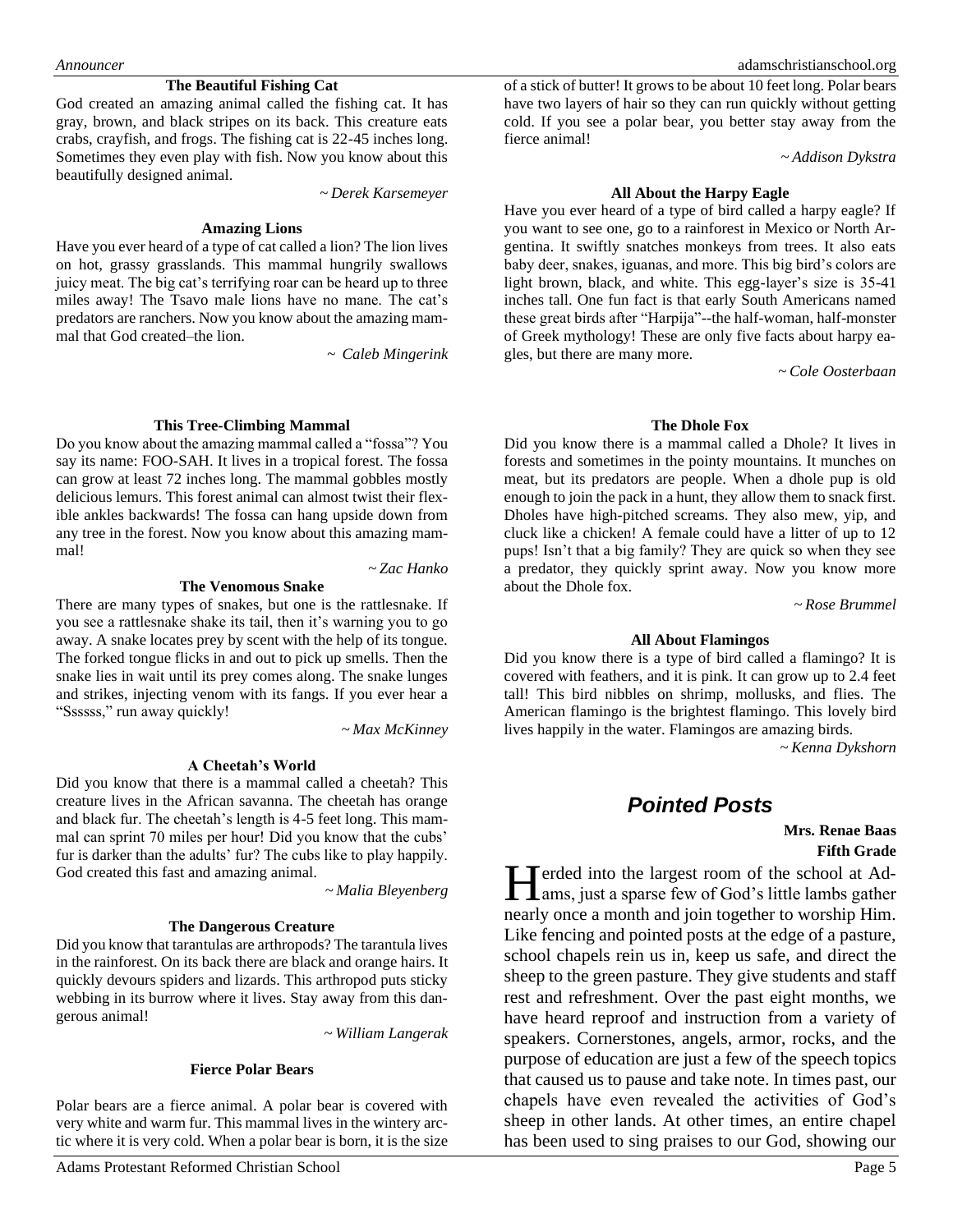thanks for all His good gifts. This year, following our chapels, the fifth graders took time to reflect and record distinct points from each chapel. Below you will find short summaries of many of the chapels. The instruction is invaluable. God has refreshed us with His Word all through the year. May these pointed posts bring you joy and refreshment, too!

#### Angels September 17, 2021 Rick Mingerink **Amazing Angels** by Tyce VanderMeulen

 The angels are extraordinary, but they are also intelligent. Angels, who are fast, are not everywhere at one time. Angels are mighty and rapid flyers because God made them perfect except the fallen angels. What do angels look like? They're bright and powerful and are also beaming. One arch angel is called Michael because of his power by leading the angels to war. Graciously angels glorify God for eternity. Angels assist people and trust in God forever.

#### **God's Angels** by Ethan Ten Broeke

 Angels are God's servants. Free to go wherever they want; the charming angels are not everywhere although they are swift. As the angels praise, they are also obedient. I like to say that angels are substantial! They are helpful! They astonish me! Angels are wisely made to not be omniscient, but they know a lot about God. Angels are spiritual beings. Angels are attendants of God's needy people.

#### Satan October 15, 2021 Rick Mingerink

**Ravishing And Exquisite Lucifer** by Annie VanTil On October 15, 2021, Mr. Mingerink had a chapel on Satan, so we thank you for that. The most alluring creature in the chronicle of the world is Lucifer, who people usually know him as Satan, because he was exceedingly gorgeous he became very satisfied with himself and was yearning to be more advanced than our splendid, superb and stately Lord, Jesus Christ. When he was in heaven he was preserved by God. When he fell, he resolved in his heart to make us ponder him as the opposite of elaborate. Satan is very wicked and despicable so we should not be deceived by his looks or temptations.

#### **Sinful Satan** by Noah Mingerink

 Behind the walls of our Christian school on October 15, 2022 my brilliant dad had an outstanding speech about Satan. Satan is deceiving but glorious and enjoys it when people assume that he is ugly. And we do that sometimes. My dad also brought up the Portrait of Dorian Gray which is about a foolish man who thought he was so brilliant that he needed a portrait of himself. It was so ugly that he stabbed it and died. Although Satan is tempting and terribly tricky, he has no power over God. Here's a story about a guilty man, a lawyer and a judge. The man was in court and the lawyer thought that the man was guilty, but the judge declared the man innocent. The man looked out the window and saw a man on a cross with all his guiltiness on him. Thankfully, we will soon be dressed in beauty that is not our own (Spurgeon) as that man noticed, too. Jesus took the ugly sin from us. Satan is tempting so when you get tempted and it looks so right, look to the cross.

#### The Rock October 29, 2021 Bruce Koole

**Look Toward The Rock** by Holly Doezema With all we have, we should be cheerful and look toward the Rock. Fully and faithfully, we should know our sins and confess them to God. The Rock is Jesus Christ. This Rock, which is mighty and powerful, has water which comes from it. On Judgment Day, when God asks us why we are allowed in heaven, we will say**,** "Because of the Rock of Christ." We must always confess our sins to God. Look toward the Rock which is our Lord Jesus Christ.

#### Jesus is the Cornerstone December 22, 2021 Rev. Rodney Kleyn

#### **Jesus is our Cornerstone** by Justin Knott

 Jesus is our cornerstone. The Cornerstone which is Jesus holds up the building. Because the rock is Jesus, it is the living water. Rocks have three uses. They are so useful because you can build and you can use it as a defense or storage. There is no rock more precious than the Lord. The cornerstone commonly has the biggest volume and strength. That is Jesus for us!

#### **Jesus is our Cornerstone** by Owen Ten Broeke

 Jesus is our Cornerstone. Shockingly, he was rejected as our Cornerstone. By the way, the rock has three urgent uses: building, defense, and strength. Since our Savior Jesus Christ is our living water, our firm structure, our protection, our might, he is our Rock. Jesus is our beloved Cornerstone.

#### Sound out the Word January 7, 2022 Rev. David Noorman

#### **Sound Out The Word** by Garret VanDyke

 We should be sounding out the Word in our daily life because it shows our love for our holy God. Talk about God and read the Word in your home even when people are rapidly abusing us. Tell the Word abroad and help the people who fall away from God. In the chapel speech Rev Noorman advised "We need to sound out the Word,'' just how someone could tell a rumor, the word would spread out very fast. Sound out the Word of God.

#### **Sound Out the Word** by Avery Medemblik

 On the 7th of January, Rev. Noorman gifted us with a speech about sounding out the Word, which was also our Spring Program theme. Supposedly, long ago the Thessalonians graciously sounded out the Word with echoing. We, as Christians, should not be ashamed or keep quiet, when sounding out the Word. Although you can do lots of things to sound out the Word there are three important steps: listen and learn, discuss it, and state abroad. Catechism is a prized sign of reciting and echoing. Christians will eventually be persecuted, so from a young age we learn to sound out the Word and pray to our glorious and holy God. Two words caught my attention during the chapel: sound, which means echo, and ex (a Greek word), which means out! We thank Rev. Noorman for this inspiring chapel which kicked off our day with faith and hope in the Lord!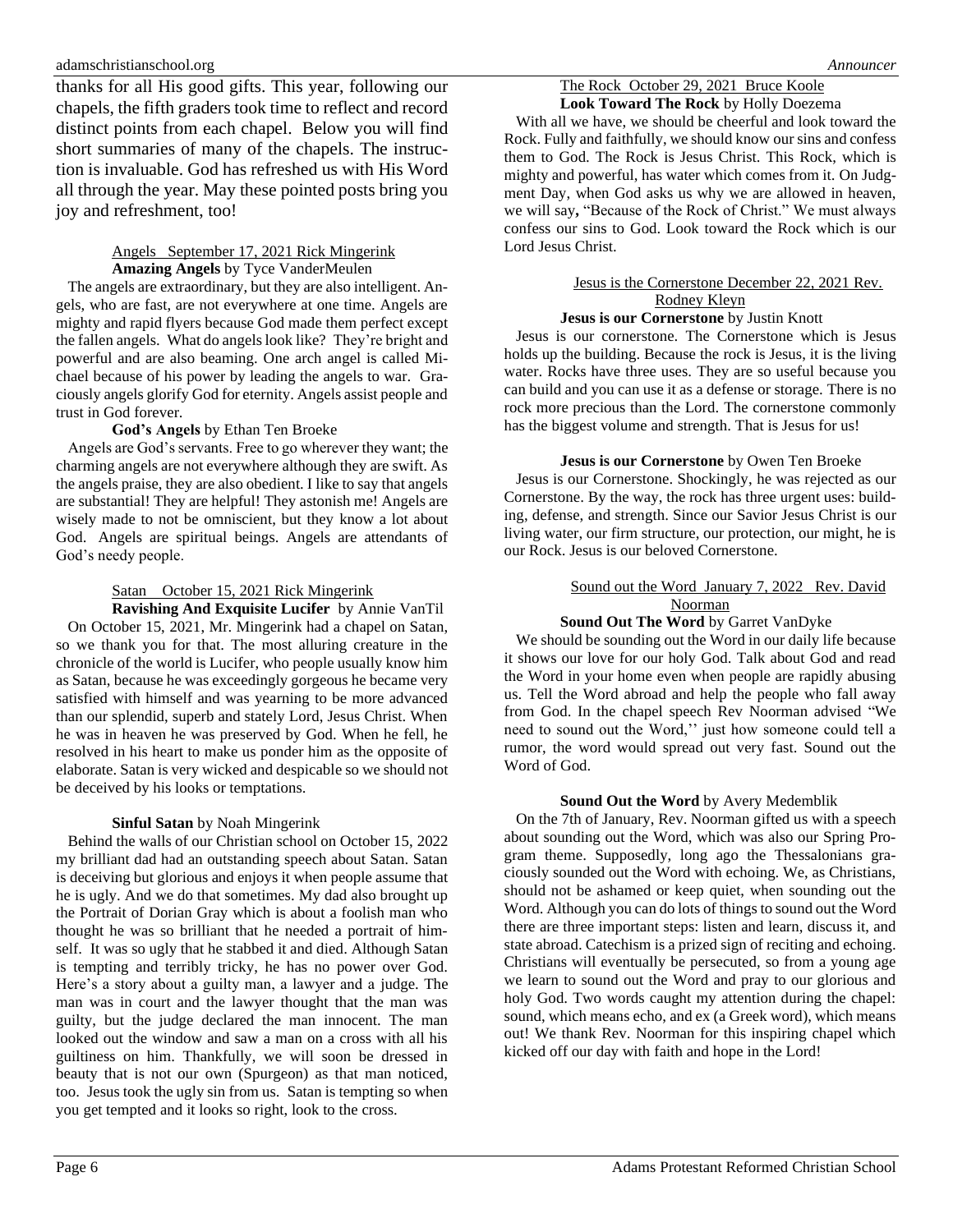#### The Body of Christ January 28, 2022 Rev. Jonathan Mahtani

#### **Consider One Another** by Sailor VanOverloop

 Have you ever noticed that without one miniscule cell or one massive organ you just wouldn't be you? Throughout the church you might have noticed the same thing. Without one member of the church the church's beauty starts fading away because all the members are VERY necessary. The body, which is the church, needs all its parts. For example, without the eye we would be blinder than a blind mole. What about your nose? Well, you can't smell the strong scent of the outstanding outdoors without your noble nose. You can't treasure only one part of your body either. If your affection is exceedingly great on just your eye, ponder about how revoltingly ugly your appearance would be if your whole entire body was full of nonstop, blinking eyes! Everyone in the church is different, but everyone is necessary. (Psalm 139: 14) We all have different needs. We can't all be the same. Christians can't have identical personalities. (1 Corinthians 12: 12-13) All the members in the church help strengthen and purify it. Now, I can finally mention that this was the "Consider One Another Day" chapel spoken by Rev. Mahtani.

#### **Let's Consider One Another** by Myra Mahtani

*"I will praise Thee for I am fearfully and wonderfully made: marvelous are thy works and that my soul knoweth right well." Psalm 139:14*

 Rev. Mahtani presented us a truthfully fascinating chapel on "Consider One Another Day." While we were sitting there, he taught us many things. He said that we are one body that equals the church. People assist other people to grow stronger. Graciously, special needs children will get a higher place in glory. And they help us love. Isn't that wonderful? We are all different people who love each other differently. Generously, God fulfilled all our many needs. So don't put down others! Let's consider one another!

#### Seminary Visit February 4, 2022 - - special class visit **The Comfort Of The Bible** by Wyatt VanDoneselaar

 In the seminary the students study Greek and Hebrew. There is a desperate need for more men since there are but few who participate there. Young men should at least consider the need for ministers because God may cause them to have the gifts for this office. The sermons actually take a whole week of hard studying to prepare. As Christians we are called to never worship idols; we must only worship the one true God who reigns supreme in heaven. And when you are in the temptation of the love of money, what do you do? Serve God! Love him! Pray to him! At our age we must learn to read the Bible even more by ourselves. It must be important enough at our age that we show our love to God for mercifully offering His Son to die on the cross for us so that we could be forgiven. Next time when you are sad or tempted, read the Bible and it will comfort you. I'm very sure that in the seminary the seminarians read the Bible all the time. We must learn to do that too.

#### **Our Seminary Visit** by Finley Kuiper

 On the warm, welcoming, and wonderful day of February 4, 2022, as a class, we dropped by the Seminary, which is a school for the young men who are training to be ministers. Prof. Cammenga led us around the incredibly built Seminary, because my

grandpa, Charles Terpstra, was in Florida at the time of the short field trip. When he was done showing us around, two seminarians named Mr. Aaron Van Dyke and Mr. Arend Haveman answered our questions, while the other three seminarians were in their classes. Aaron is in "first grade." Wait, I forgot about Mr. Haveman, he is in "second grade." The other three, Mr. Isaac Peters, Mr. Marcus Wee, and Mr. Matthew Koerner are in "third and fourth grade." Determinedly, the students learn two languages, Hebrew and Greek. They learn. They read. They eat. Well, obviously they eat. Okay, back to the languages. Did you know that the Hebrew Bible goes backward? Now you do. Professors and ministers may sound like they are a broken record, at least when they encourage you to become ministers. On February 4, 2022, we went to the Seminary to have fun and learn. We did just that, at least I think we did, because we had delicious cookies, crunchy crackers, and were able to meet the professors. One more thing, when we came out of that building, we knew twenty times more information than when we came into the building. If we did not, I would not have been able to write this two-page paragraph. Our Seminary visit was exemplary.

#### Friendship February 22 Prof. R. Dykstra **Friendship** by Jadelyn Schipper

 Proverbs 27:6 tells us "Faithful are the wounds of a friend; and kisses of the wicked are deceitful." Friends can be the closest things you have sometimes, and it hurts when your friends deny you and betray you. There are two kinds of friends: deceitful and faithful. Righteously, a faithful comrade considerately advises you when you're wrong and stays with you no matter what. He is one that you can trust and count on to do the right thing. Since deceitful friends, who are the opposite of faithful, are mean, they pretend they are your friend. They will be nice to you a little while and they'll talk behind your back, beguile you and lie to you. At other times, they won't even tell you when you're wrong! How cruel! How mean! And even humiliating**!** Stay away from deceitful and ungodly actions like these! Godly king David had a friend like this too, named Ahithophel, and he was sad later in his life because Ahithophel betrayed him. Be on guard and ask God to protect you from such people, and don't forget to be a good faithful friend yourself! Thank you, Prof. Dykstra, for preparing this chapel for us!

#### **Friend in Jesus** by Kayla VanDyke

 Professor Dykstra was the prestigious speaker who spoke on friendship here at Adams Christian School. In the gym, Prof. Dykstra emphasized to us that a true friend stops us from stumbling into extremely heinous deeds. Kindly, they lead you away. If you or your friend strives to accomplish what is right, you will be an acceptable companion. A true friend will show you compassion when you are injurious, inferior, or in adversity. Have you ever helped a friend if they are in pain or adversity? Well, you should! The wicked could never be a true and thoughtful comrad. They are like quicksand trying to suck you under into their wickedness. It is not wrong to 'wound' a friend if they are behaving in sinful actions. They will help you. You will repent. And God will forgive. True companions will stick together. Even through persecution they will still be there for you. When Professor Dykstra informed us about friendship he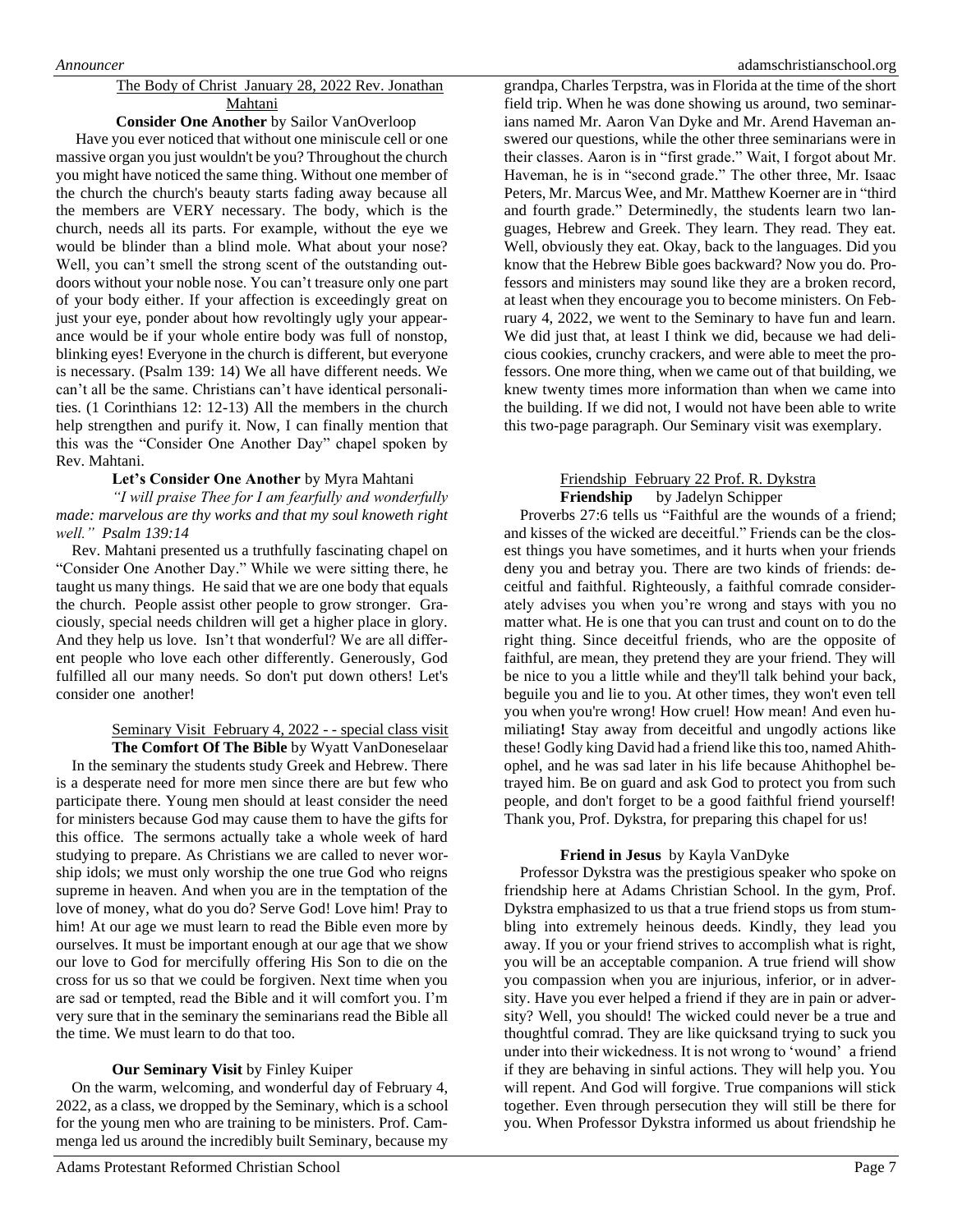made me think of our everlasting Friend. We will forever be a companion in Jesus Christ.

#### Armor of God March 11, 2022 Rev. M. McGeown

**The Strong Armor Against Satan** by Ava Kalsbeek The armor of God is something held dear unto us. We must not leave behind any of the brawny armor. Our jostling is not against people, but against a malicious and unkind devil. Did you know that outwardly Satan NEVER gives up? God, who tells us not to be foolish, makes us try to fight against the devil. Because Satan is our enemy, we must stand against him. Even without just one piece of this armor, we will be tempted by the devil. Even if we don't fight in the army, we fight against Satan who tempts us. Armor is strong and we must know that Satan will tempt us even when we don't know it.

#### **Put on the Armor of God** by Dominic Kooienga

 Don your armor, the armor of God! The devil never takes a break; he toils twenty-four/seven. If you don't have any of the armor on you, you will be destroyed. Who admonished the students? Well, Rev. Martin McGeown. God made this armor. We aren't in the earthly army but we fight in God's army. Don't tussle with people! Keep fighting, Don't be foolish. Now, put on the Armor of God and use it!

#### **Place Your Trust in Him** by Gwen Kooienga

 Put on the entire Armor of God and don't ever leave any part of it off. Place all of it on and don't forget a single piece. Take it all! Know the enemy. The devil and his temptations are strong against us, but because we find all our strength in our Lord, we shouldn't be discouraged or distressed. While the devil tempts all people, he especially targets you and me, because we are God's children. We learned from Rev. McGeown that the Armor of God is a gift so that we can live under God's sovereign control. We need to pray to him and put our total trust in him. Satan never takes a day off from tempting God's people. During the time that God has given you, stand strong in him. Interested in living to glorify him? Thankfully we can live with the whole Armor of God so that we can take every breath under his secure safety. Instead of placing our trust in the idols of this sinful earth, place your full trust in Him. God, who can keep us from all sin and evil, will deliver his people by putting on them the whole Armor of God. Place your full trust in Him.

## *Expecting Genuine Faith* **Mr. David Mahtani**

## **Sixth Grade**

s sixth grade too early for that? Is it too early to Is sixth grade too early for that? Is it too early to push twelve-year-olds to consider their own personal faith in Jesus Christ? Is it even a teacher's responsibility? Sixth grade is already a challenging year. The students are transitioning into junior high, they have a social life to navigate, and they already have plenty of other complex content to learn. However, our curriculum, the fearful hearts of our students, and our behavior expectations present prime

The Bible curriculum at Adams Christian School is set up so that sixth graders study the life of Christ. Throughout the miracles, parables, and other teachings of Jesus, faith is often emphasized. We are regularly confronted with the fact that Jesus often required that the sick had faith at the time of their healing (Mark 9:23-27 & Matthew 9:28-29). Therefore, we logically apply it to ourselves: For spiritual healing from sin, we too need faith. Students hear very clearly that they, and not just their parents, must have faith to be saved.

Then the question arises: What is this faith? Repeatedly, we discuss how faith is not only knowing about Jesus but actually trusting him to save us from sin and hell. We compare faith to a child's trust in his father or mother to care for him and to save him from harm. We discuss how Nicodemus had a lot of knowledge about the Messiah but did not have real faith until he had a relationship with Jesus and trusted Jesus to save him from perishing. We even discuss how the devil knows a lot about Jesus but, of course, does not really have faith because he does not put his trust in Jesus. The curriculum compels each of us to deeply consider our own faith.

The topic of genuine faith surfaces in the fearful hearts of students outside of Bible class as well. Many students fear death. When my sixth graders confessed that to me, I almost dismissed it as a fear of pain or the process of dying that they dreaded. However, many admitted that they were actually scared that they might go to hell instead of heaven! Sixth graders need to hear that they can be 100% sure that they can trust Jesus to save them from the punishment they deserve. They need this gospel! Their fearful hearts require us to immediately direct them to a genuine faith in Christ's accomplishment.

Finally, teachers expect good behavior and must therefore expect the preceding faith. Teachers often find themselves encouraging kindness, respect, and other good works in the classroom. They want to see faithful, godly behavior. However, it is a biblical fact that God-ward behavior won't happen without a genuine faith. As I John emphasizes, those who do not keep God's commandments do not actually know God by a true faith. Good works begin only after faith. Therefore, it warms a teacher's heart to see students living out their faith by choosing what is right, and it discourages them to see a student who doesn't.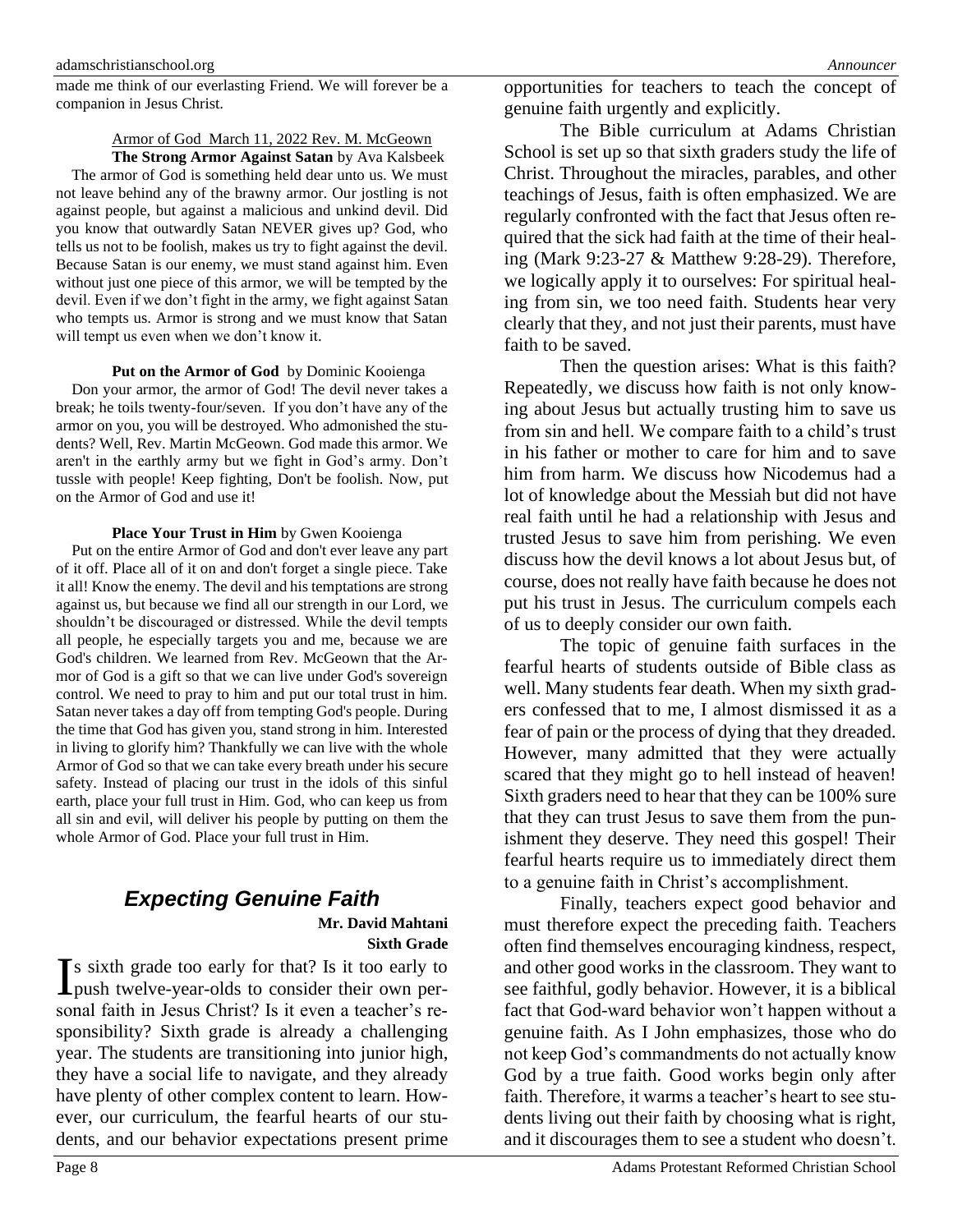Christian teachers and parents need to get at the heart of the matter with students who are regularly misbehaving. They need to lead those students to recognize their sin, but they also need to lead them to a faith in Jesus's substitutionary atonement. Often, the necessary fruits of that faith also need to be discussed. Those fruits will come only from truly believing hearts.

Isn't it too early for that though? And aren't we supposed to treat them all as covenant children? What if they start doubting their faith at such a young age? These questions may prevent us from discussing and expecting genuine faith in our children, but they ought not to. It is true that our children may begin questioning their faith, but don't we want them to do that *now*, while they're actually listening to our answers? Don't we want them to sincerely trust Jesus to take hell for them? Don't we want them to take their faith seriously and consider whether they now live changed lives as a result? It's simply sharing the gospel with them! It's where their godly life begins. We greatly desire that they seek God's will in their lives above their own, but we can't expect this of them without first expecting a genuine faith in the Savior. Let's be quick to share the gospel with them. Let's be willing to talk with them about their faith. Let's even discuss the preceding miracle of their regeneration.

## *Final Thoughts* **Mr. Scott Mingerink Resource Room**

*"It is not the critic who counts: not the man who points out how the strong man stumbles or where the doer of deeds could have done better. The credit belongs to the man who is actually in the arena, whose face is marred by dust and sweat and blood, who strives valiantly, who errs and comes up short again and again, because there is no effort without error or shortcoming, but who knows the great enthusiasms, the great devotions, who spends himself in a worthy cause; who, at the best, knows, in the end, the triumph of high achievement, and who, at the worst, if he fails, at least he fails while daring greatly, so that his place shall never be with those cold and timid souls who knew neither victory nor defeat."* 

*Theodore Roosevelt April 23, 1920* 

ight-years is not a long time spent teaching. In Eight-years is not a long time spent teaching. In fact, it hardly makes one feel adequate to write such a reflection piece. However, I have learned a

lesson or two from students and teachers. As I reflect, the word I constantly come back to is PERSEVER-ANCE. It is persistence in doing something despite a struggle.

As a specialist in the field of learning disabilities, I can attest to witnessing the quality of perseverance in a few of my students. I have watched students come in and out of my room needing academic support, and at times I am simply in awe of them. Some have been blessed (whether it is the culture in the home or a God-given gift) with perseverance. The student shows up each day for work, in a job they struggle with, in a job that God has called them to do. Despite the struggle, they persevere! They refuse to be defined by their struggle. Day in and day out they give it their all without an ounce of complaining. Their perseverance strikes a chord with me.

Their perseverance is an example to me that in my struggles, by God's grace, I, too, can persevere. We all will meet struggles along life's path; that is a guarantee in life. But how do we react when those struggles come? By God's grace I pray we persevere. I pray we do not throw our hands up the second we meet struggle and give up. When those struggles come, we dig deeper, work harder, and understand that all things are working for our good.

We live in an age of instant gratification, and there are many times when a "supposed" struggle comes, that the student simply gives up. I am not sure if there is a better tool we can equip our children with than PERSEVERANCE.

I do not write to offer advice on what to do next, but I write to make the reader reflect and ask oneself if they are instilling a culture of perseverance in their homes or in their classrooms. Nothing delights me more when a student brings me their math homework and I am presented with a page littered with scribbles and scratch outs and maybe even a torn paper from the eraser wearing through the paper. I am staring at the paper of a student who persevered, refused to quit, and after exhausting all options has determined they now need help. As Thomas Edison once said, "I have not failed. I have just found 10,000 ways that won't work." As parents and as teachers, let us together by God's grace, instill in the hearts of our children the ability to persevere.

God has blessed me during my time at Adams. To labor alongside the staff at Adams has been an incredible blessing. The Lord has blessed Adams Christian School as evidenced by His constant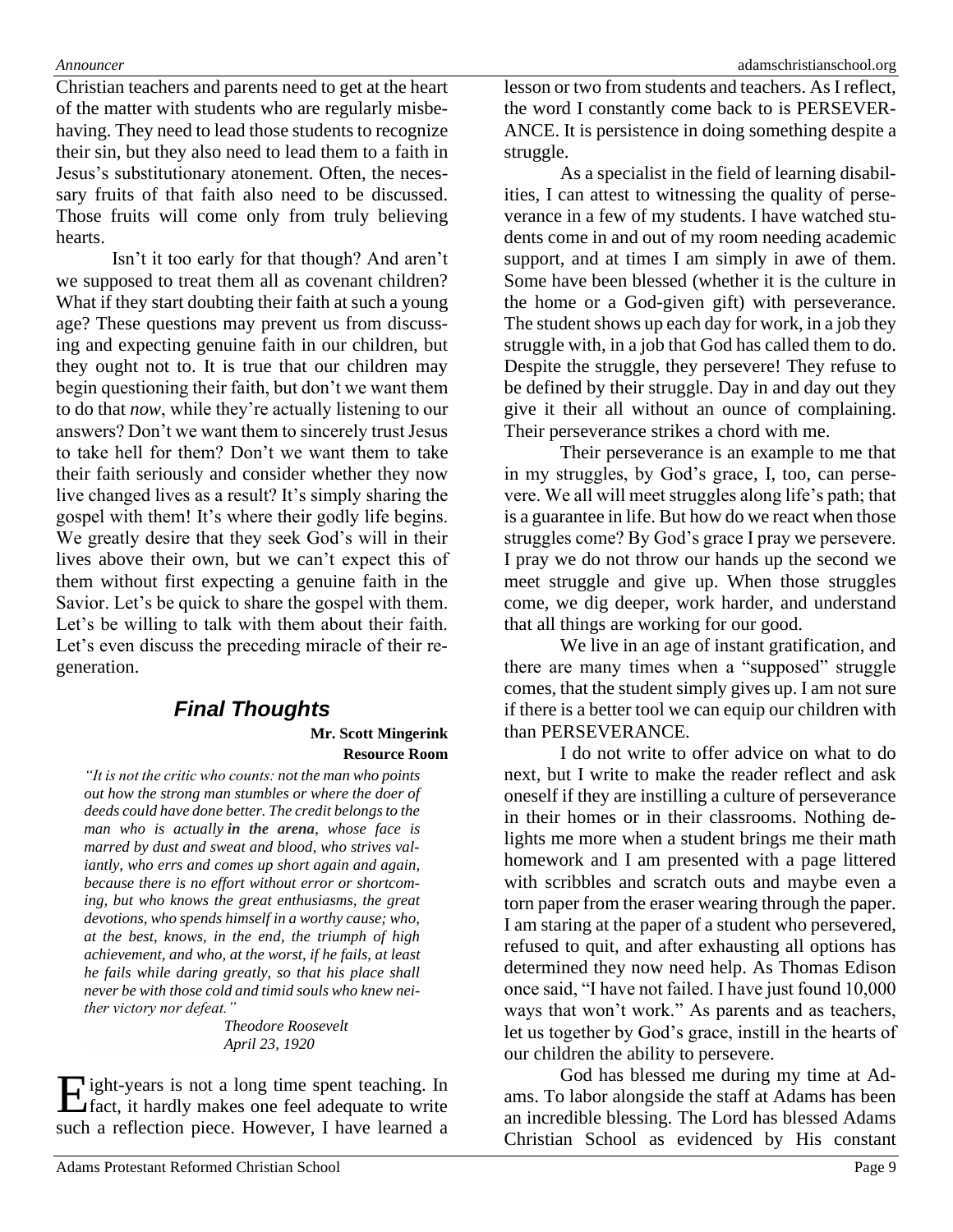faithfulness and love for the school. Thank you staff for also working beside me in the service of Christ's kingdom. Thank you, parents, for the love and support you have shown me. Your support of us as teachers does not go unnoticed. Continue to pray for them and support them. May God continue to bless Adams Christian School.

## *What Happens in the IDEA Program at Adams Christian School?*

**Mr. David Harbach IDEA coordinator**

n important part of our work is to evaluate the An important part of our work is to evaluate the progress of each student in the IDEA Program. Dawn Feenstra and I send math and reading progress information to the parents and teacher of each student periodically throughout the school year. For the teacher, the progress information is usually, but not limited to, a letter grade. Our parents of IDEA students receive progress information which includes what their children are learning in math and/or reading. IDEA teacher-to-teacher interaction and IDEA teacher-to-parent interaction are an important part of communicating the progress of each student. Dawn and I are thankful for the encouraging words and suggestions we receive from parents and teachers.

During the school year we evaluate the attitude each IDEA student has towards his or her learning. An enthusiastic, positive attitude is an indication the student is eager to learn math and reading. The assignments in the IDEA program are challenging. Math in  $7<sup>th</sup>$  and  $8<sup>th</sup>$  grades includes challenging projects for each chapter. When IDEA students struggle with assignments, they are benefitted. IDEA students need challenges which teach them to be patient, take the time to think logically, and produce quality results. The students in the IDEA program are responsible for the classroom assignments plus the IDEA room assignments.

The A in IDEA stands for Act. IDEA students, as well as classroom students, understand they are to serve God and one another. The IDEA program expects IDEA students to be helpful to the classroom teacher and classmates in reading and in math. Classroom teachers know they can use IDEA students to help in the classroom. In this way, IDEA students grow confident and use what God has given them to serve Him and to help others.

During this school year, God has added one more math student and six reading students. Five math students and 15 reading students keep Dawn and I busy throughout the week. Math can be three to four periods a week. Reading is one period a week. We are thankful to our classroom teachers for making our IDEA schedule fuse perfectly with their classroom schedules. Teamwork is a beautiful action.

One reading student, Logan Kamps, and one math and reading student, Lucas Van Baren will be graduating and moving on to Covenant Christian High School. We will miss them but know God will be pleased to use them to help others at Covenant Christian.

*Hebrews 12:28 "Wherefore we receiving a kingdom which cannot be moved, let us have grace, whereby we may serve God acceptably with reverence and godly fear:"*

## **School Board**

## **Who** *does* **that***?*

**Mr. Joe Kuiper Chairman, Finance Committee**

*"Let your light so shine before men, that they may see your good works, and glorify your Father which is in heaven." Matthew 5:16*

There is a question I've heard many times. I've There is a question I've heard many times. I've also thought it myself. Likely said it, too. The question is "who *does* that?"

This question normally involves something that one experiences or witnesses at the hands or lips of another. Something that is not expected, out of the ordinary, and is maybe surprising. So notable, that when one sees someone do or say it, they ask themselves, "Who *does* that?!"

My memory of this question in my own mind and for most of my life involves the question being asked in a negative context. "Who *does* that" was not a flattering question. It was something I asked myself when I witnessed something that was unpleasant. Someone else did or said something that I saw as not good, and I asked myself "Who *does* that?" Sadly, I'm quite confident others have at times asked themselves this question about me.

But God has a way of changing one's view of something. Even one's view of the question "who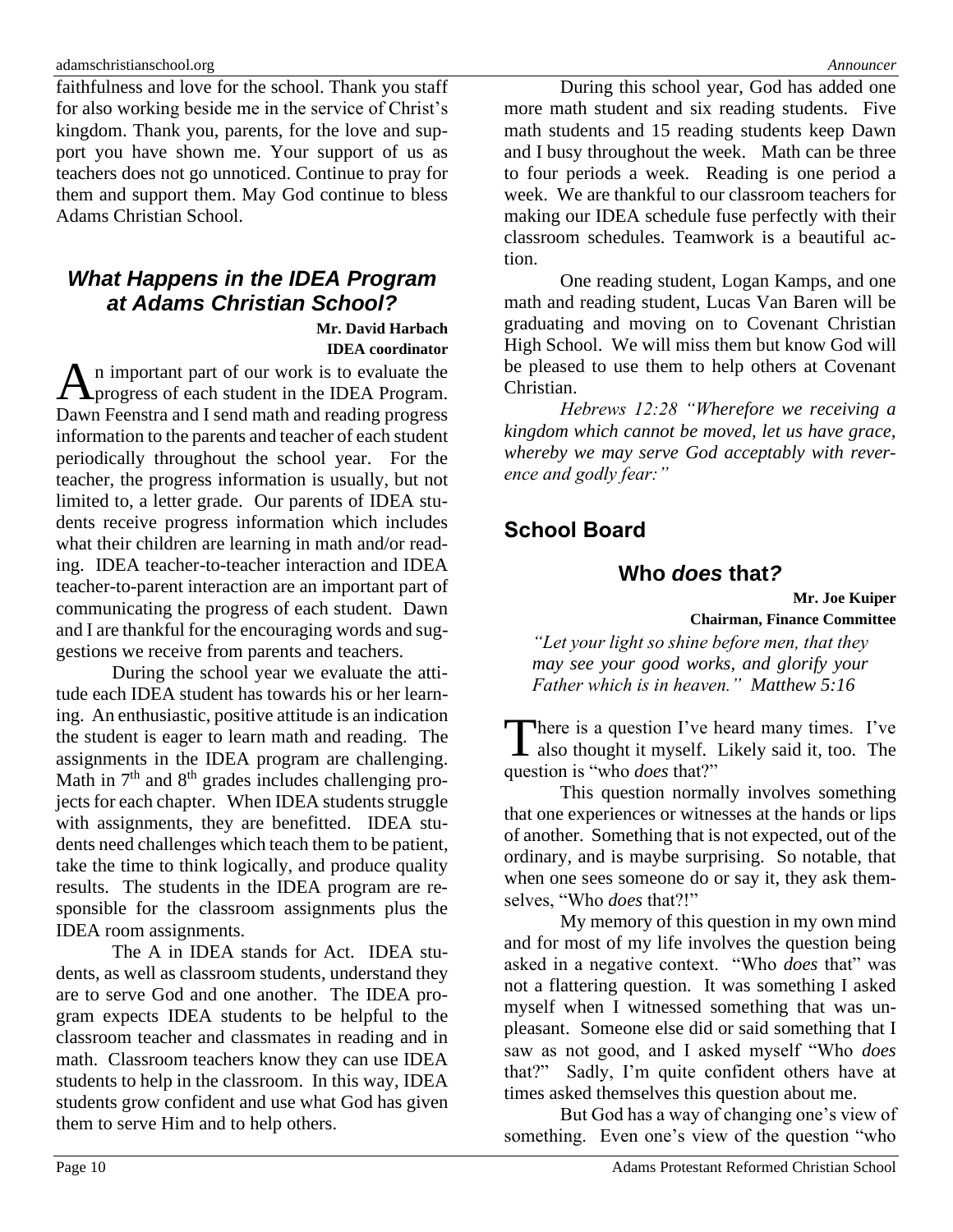*does* that?" Normally I would not use names of people in an article I write. But this time I have decided to.

I have many wonderful aunts (and uncles for that matter). Recently, God decided that the earthly life of one of my aunts was done. So, He took her home to be with Him in Heaven. Her name is Deb Kuiper. She was a daughter, sister, wife, mother, grandmother, teacher, and…an aunt (among other things). And a good one. She gave much to others in her life. I can speak of this from my own personal experience. When I was off at college, Aunt Deb would send me little care packages. She knew of my great appreciation for candy and chocolate. So, out of the blue, at random and unexpected times, I would look in my mailbox, and there would be a small package with candy and a short note from Aunt Deb. I don't remember what the notes said, but I do remember that they meant a lot. I'm sure she knew that I could buy my own candy. I'm also sure she knew that I could not write myself an encouraging note. And for some reason, she apparently knew that I needed notes of encouragement. And so, she gave of herself, for me.

After her life on this earth was done, I heard some other stories about her. I heard from other family members that she would make care packages for her young nephews and niece who lived many hours away so they could be occupied during their long drives back and forth to Michigan. So much, that she would read books and record her reading of them, so that her nephews and niece would have books to listen to in the car, with Aunt Deb as the reader. I asked my uncle Steve (her husband) about this. His response to me was "Yeah, who *does* that? Even for their *own* kids?" And just like that, God gave me a new perspective on this question. Using this question to react to negative events has little to no benefit. But in a positive light? A mountain of benefit. In the past few months, I've found myself asking this question over and over again, and positively. When I see the good that so many do, and how they sacrifice for others. And these things are so amazing that one would ask themselves "who *does* that?"

And then there is Adams Christian School. How many times could I ask myself this question relating to ACS? Awful things being said about ACS and the supporters of ACS? One might ask themselves that question. But for what? What about all the wonderful things at ACS that deserve this question? The focus belongs there.

And again, I will use names (though the list is so long I can't possibly cover it, I'll give a few examples).

What about these moms? Over the past nearly three years on school board, I've so often been impressed by the amount of effort by the moms to support this school. Endless amounts of effort. Field day, school auction, Mothers' Club, room moms, driving kids around to all kinds of sporting events, reading grandmas, and on and on and on.

And what about this hot lunch deal? A ton of work (which in my opinion, the average man could not accomplish). I watch my wife loading her van full of hundreds of pounds of juice boxes and dragging them into school. I hear of moms driving all over town because Doritos are on sale at this store or that store, and we can save the school a few bucks. What about Rachel Feenstra? How many times have we seen her showing up at school late at night as we leave a meeting, getting ready for the next day's hot lunch? Extra effort to see that things go smoothly (which is not an easy task). And what about Tami Boorsma, who I hear spent nearly all day at school on hot lunch day to see that the hot dogs were just right. They just keep on quietly giving. Over, and over, and over again.

And what about Gary Bylsma? He has been ACS' business manager probably longer than I've been out of diapers. He gives, and gives, and gives. When the delinquent treasurer (me) forgets to email him the information for the month, he calls for the information, not upset (though the average person would be), not frustrated, but calls to say hello, reminds me he needs the information, and sparks up a pleasant conversion, full of encouragement to the school and the school board, and reminds me that if we need anything at all, he's willing to help. He's happy to advise on the budget. He's happy to advise on special situations. He's happy to drive around getting signatures for that last minute document that is due. He doesn't have to. But he does. And he does it for little. Because he loves God, and loves ACS, and loves our children, many of whom he has never met.

And what about these teachers? Day after day after day, teaching and caring for our children. Teaching them about this, that, and the other, always with its focus on Christ.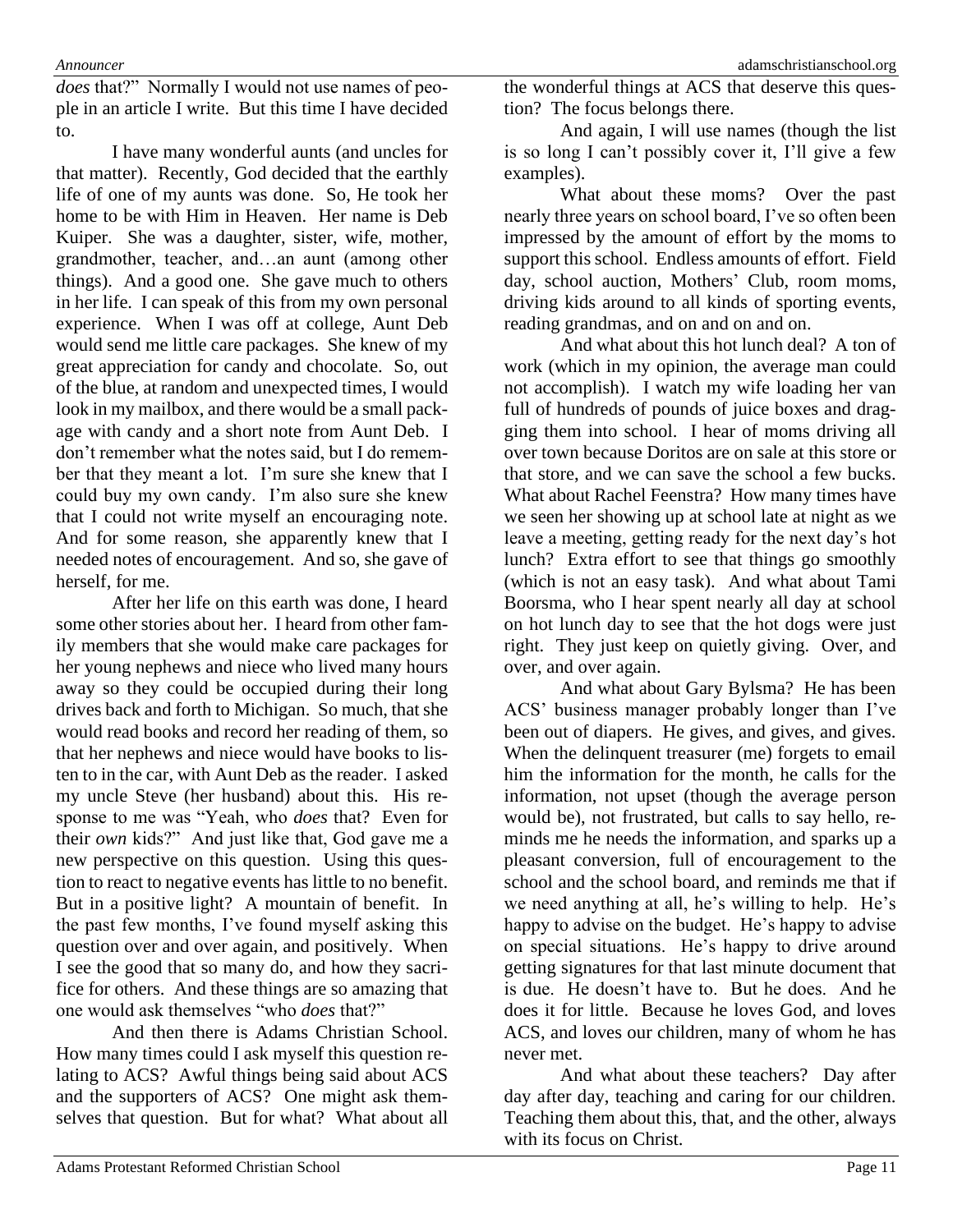And what about Judy and Tressa? Many times over the past few years, the school board and finance committee have needed help. Probably more than normal. Additional letters regarding the drive. Additional communication regarding school decisions. Sports schedules, sick kids, "my kid's not riding the bus home today." Words of encouragement to the board. Never, and I mean never, have they responded to any request of mine, as last minute and time consuming as it may have been, with anything other than "send it over and we are happy to help." And then they kindly point out any error in what I've done and tell me they've fixed it already and it's in the mail.

I could go on and on. When I think of all these examples, I simply ask "Who *does* that?"

I don't know the answer exactly. I know the people I've mentioned do these things. Certainly, it is God's people that do. Simply because they are God's people, and He works these things in and through them. And for this, we give thanks to God. Thanks to God for ACS. Thanks to God for a desire to support ACS, in all the ways that so many do.

*"Give thanks to God, for good is He, His grace abideth ever; To Him all praise and glory be…." (Psalter 378:1)*

## *Thinking, Writing and Speaking in the Age of FWD:*

**Mr. Ron Schipper Education Committee**

*"[A] quotation is a handy thing to have about, saving one the trouble of thinking for oneself, always a laborious business."* 

### *~ A A Milne*

 $\mathbf T$  forward this quote to you. I could quite easily I forward this quote to you. I could quite easily<br>write this article using nothing but quotes. We are very deep into an era in which quotes are readily available. I am by no means tech savvy, but I have Google on my phone. If I want to know what a particular person thinks about something, it isn't hard to find. We are in an information age whether we like it or not.

Some things go away as the result of technology. Handwriting is becoming an unfortunate victim. I cannot help but think that the postal service will likely be outmoded sometime in the near future. It's a changing world. It is imperative, however, that we

don't allow independent thought, distinctive writing and clear speech to fall victim to the age. The temptation is here and the technology encourages us and our children to just stop thinking, writing and speaking. FWD: instead. The church and the school haven't been unaffected. When asked what we believe on a particular matter, it has become commonplace to respond with a forwarded message from someone else. "I believe what this magazine says. Just read that for my answer." "Let me forward you a sermon. That will tell you what I believe." "I believe what this person blogged. I'll just forward it to you." Plagiarism has always been a temptation as a way to get out of doing real work. Now, thinking itself is in the crosshairs of social media and people eager to post. But we are Christians, and our school is a Christian school. We don't encourage independent thought like the rest of the world. We aren't proponents of philosophies of secular epistemology. We are proponents of sanctified independent thought. Knowledge of our justification in Christ alone should pervade our thought processes. We need to guide and encourage that in our children as well.

So, what do we do with all the information? All of the articles, sermons and blogposts? Using sanctified judgement, read them. Using discernment and proper caution, let our children read them. The next step is critical, however. Don't FWD them. Stop. Think it through using the lens of scripture and the confessions. Write down your own thoughts. Prepare to defend your own positions orally.

As a school, we are working in this direction with our IEW writing program. We'll continue by God's grace to encourage sanctified independent thought. In the end, the goal of the school is to prepare our children for further education and the rest of the world. That means preparing them to defend their faith. Please pray for our children and teachers as we navigate through opinions and information. I'll end with one more quote, but from the source which we should always be ready to forward.

"*But sanctify the Lord God in your hearts: and be ready always to give an answer to every man that asketh you a reason of the hope that is in you with meekness and fear." I Peter 3:15*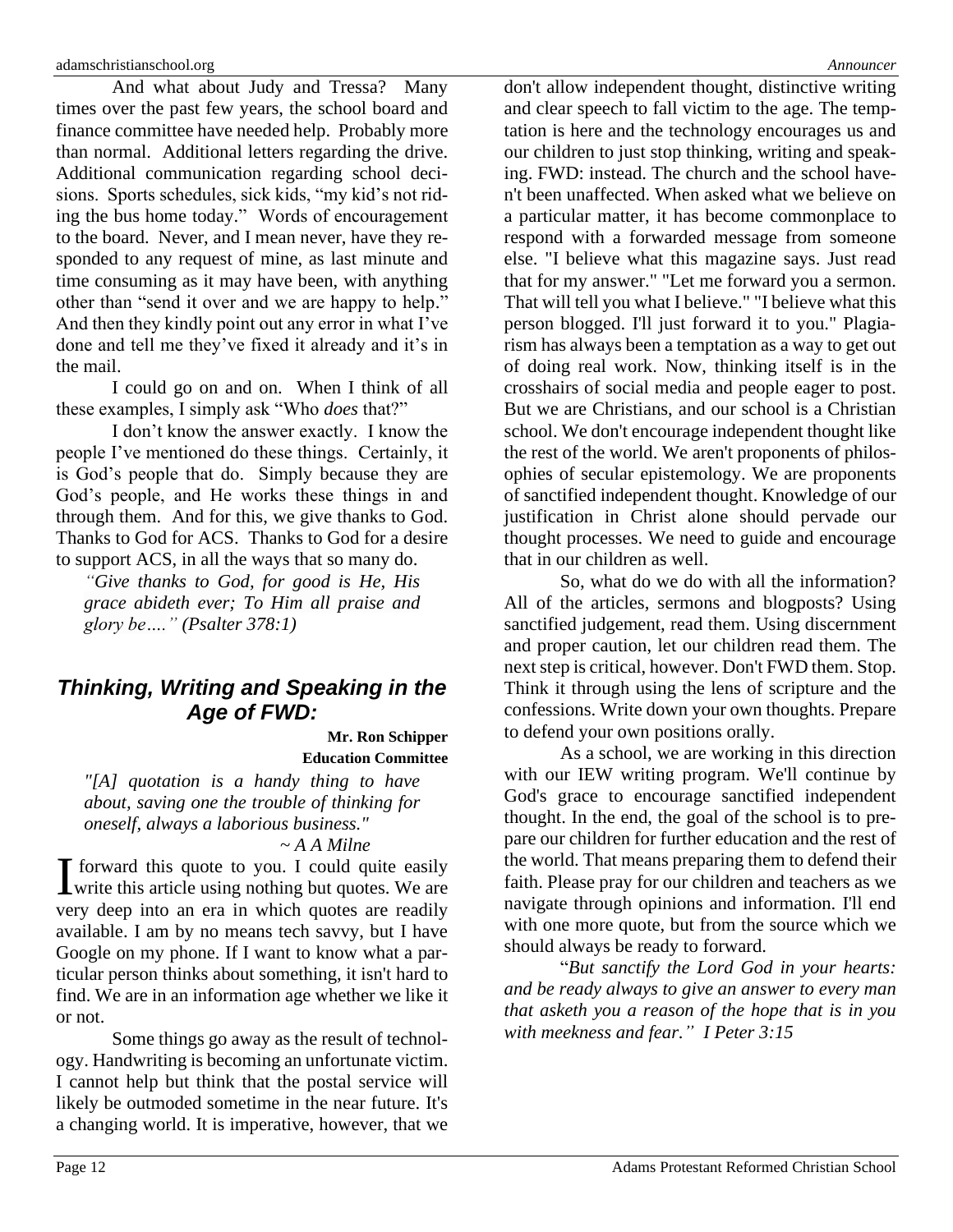#### *Consider Becoming a Teacher!* **Todd Kooienga Board Member**

The constitution for Adams Christian School The constitution for Adams Christian School<br>states that "[t]he purpose of this association is to provide primary education within the educational institution known as Adams Street Protestant Reformed Christian School." This purpose is obvious to us. And it is just as obvious that for ACS to fulfill its purpose of education, there is a fundamental need for educators at ACS. What is not always so obvious is how we can maintain a complete staff of educators when the pool of available teachers is often smaller than the number of open positions in our Protestant Reformed schools.

And here is the third obvious fact in this article: the reason for the limited pool of teachers available is that ACS requires its teachers to be a member of a Protestant Reformed church. We are very accustomed to this reality. But this requirement of ACS and other PR schools is fairly unique among Christian schools. Even some very conservative local Christian schools are unable to limit employment of teachers to only those from the denomination(s) with which they are affiliated. We are very thankful that this is not the case for ACS. We can be assured that the doctrines and teachings that our children receive at ACS are the same as those preached from our pulpits and taught in our homes.

And we are thankful for the love our teachers have for our children. This love is evident in the fact that many of our teachers have continued teaching long past the 'typical' retirement age. Several others have willingly come out of retirement (even multiple times) to provide when there was a need for teachers. And there are many others who willing sacrifice their time on a regular basis to substitute when our fulltime teachers are not able to teach.

Yet the fact remains that the pool of available teachers is very limited. At ACS we are extremely thankful that for the coming school year, we have excellent teachers under contract to fill all the teaching positions. Yet some of our other PR schools have not just one opening, or a few openings, but several unfilled teaching positions for the coming school year.

Looking forward, it is very encouraging to see the list from the Protestant Reformed Teachers Institute that shows a good number of students expected to graduate with teaching degrees in the next few years. There may be a tendency to think that there will be enough teachers available for several years. However, we do not know what the Lord holds in His perfect plan for us. Remember how just a few short years ago there were seven men who graduated from the PR seminary, with more to follow in the coming years. I think that I was not alone when I wondered if there would even be enough vacancies for them to fill. And now there are several vacancies in our churches and not enough students in the seminary to fill them all. How quickly things can change.

Why do I show at length the obvious need we have for teachers? To encourage us to consider what things that we, as parents, grandparents, and supporters of our PR schools, can do to help provide for this need. One thing we can do is to encourage our children and grandchildren to consider whether they are called by God to serve Him as a PR school teacher. This can be difficult for a parent. We know that the calling of a Christian school teacher is very demanding and financially difficult. Most other occupations would allow our adult children to better provide financially for their families and allow more time to spend in fellowship with their families. However, ask any of our PR school teachers and they will readily inform you that the reward they receive from this work far outweighs the difficulties and demands that come with it. So, when we see our child excel under the good influence of his or her teacher, encourage that child to consider whether he or she might also be a good influence on future children as a Christian school teacher. Or, when we see that our child or grandchild has gifts that would make them a good Christian school teacher, encourage them to consider whether the Lord is calling them to this worthy occupation.

Another area where we can help provide for the need for teachers is in our own church. We can and should thank our ministers when they publicly pray for the Lord to provide for the need for teachers. And we can encourage our elders to actively promote our good Christian schools in accordance with Article 21 of the Church Order. Ask your elders to encourage our young people during family visitation to consider the calling of being a Christian school teacher, in addition to encouraging young men to consider the ministry.

And most importantly, pray. Continue to ask our heavenly Father to provide for our need for good Christian school teachers. Pray for teachers who are diligent and love His lambs. Pray for teachers who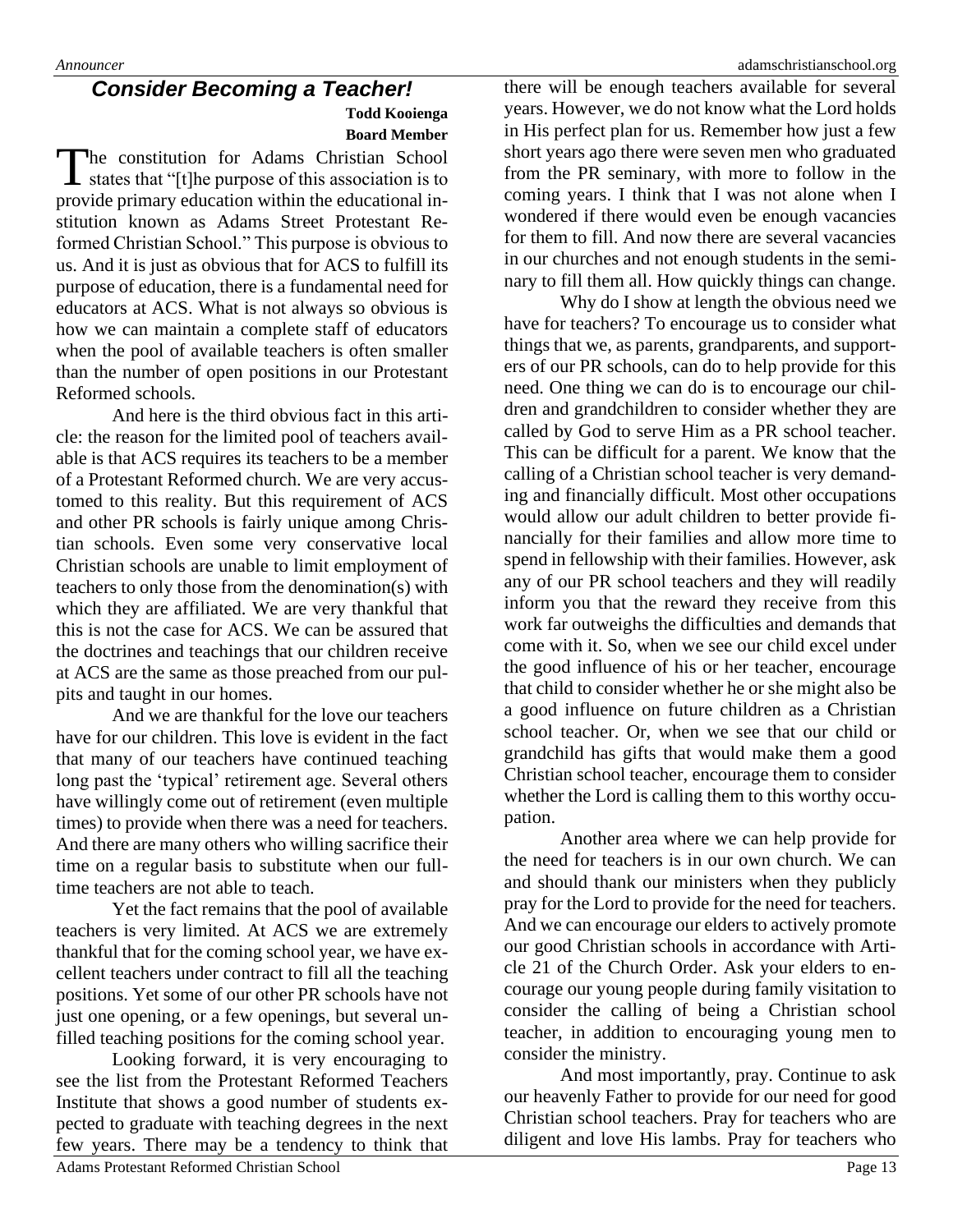are worthy to stand in our place to educate our children in the fear of His name. And pray, giving thanks to our Father that, once again this year, He has provided ACS with a complete staff of teachers who do all this, for the glory of His name and the good of His church.

## *Protect Young Eyes*

**Mr. Tyler Pipe Technology Committee**

**T**rotect Young Eyes (PYE) is a team of digital ex-**P**rotect Young Eyes (PYE) is a team of digital experts who give technology presentations all around the country to schools, churches and nonprofits. Their purpose is to increase the digital IQ of staff, stu-

dents, and families. PYE was founded by Chris Mckenna. Chris was a CPA at Ernst and Young from 2009-2016. In 2014 he began working with a West Michigan church in starting a small Facebook group that shared internet information and dangers. This garnered local attention in 2015 when a young girl was nearly abducted through a digital relationship on an app. Churches and schools began reaching out for help to further understand the dangers of the internet. Chris then formed PYE in 2015.

*"I began Protect Young Eyes five years ago because the internet is complex and even diligent parents are overwhelmed by the digital choices their children are facing. Through thousands of hours of research, hundreds of presentations at schools around the country, and dozens of articles examining digital trends, we have witnessed both the wonderful potential and the troubling and pervasive darkness that exists in the pockets of millions of young people today." \*Testimony of Christopher (Chris) McKenna at the 7/9/19 Senate Judiciary Committee titled "Protecting Innocence in a Digital World"*

On 3/17/22, Dave Thompson from Protect Young Eyes (PYE) gave two speeches at Adams. The first speech was given to the 6th-8th grade classes during the school day. In the evening he gave a speech to parents. The evening speech was geared toward grownups that included shocking information:

- Suicide was up 66% from 1998 to 2018. The majority were women ages 10-14 & 15-24.
- 20% of 3rd grade students have experienced pornographic content.
- 90% of high school age students have experienced pornographic content. This content can even come across on a Bible App.
- People can be stalked via Snapchat where the predator knows their exact location.

The digital world can be daunting to many of us. Once you figure out how a new app works there is another new one that your child is now using. This must not make us passive, willfully ignorant or apathetic. Delay giving a smartphone to your child as long as possible and build digital trust (5 ways):

Be like me: Don't sit on your phone and then tell them not to be. Parent smartphone use is today's secondhand smoke. They watch us!!

Coplay: open up bridges of conversation and connection on the apps they are using. If they are using Instagram then make sure you use it with them.

Curiosity: It's not IF they will get in trouble, it's WHEN they will get in trouble on the internet. Your children will not talk with you about something bad if they think the phone or internet will be taken away. Tell them that if they see something bad on the internet to put it down and tell someone.

Conversation: talk to your children because if you don't, TikTok & YouTube will. Converse about what is good and bad about the internet.

Coaching: not Parental Controls, but caring parents. Kids will always outsmart us if we just set rules and roadblocks. It must be a combined effort. Show them how to succeed.

*Proverbs 22:5,6 "Thorns and snares are in the way of the froward; he that doth keep his soul shall be far from them. Train up a child in the way he should go; and when he is old, he will not depart from it."*

## *From the Building Committee*

**Mr. Tim Van Til Building Committee**

 $\Gamma$  oon the school bell will ring for the last time this Soon the school bell will ring for the last time this year, and we give thanks to God for His continuing faithfulness to His children throughout this past year.

After 35 years of faithful service, Don and Mary Kamphuis will be retiring as the janitors of school. We are so thankful for the amazing job they have done to keep the building clean every day. They continued to keep up with the growing building and went above and beyond in their work, especially during Covid. Thank you for your years of service to our school. We also want to thank Nate Van Overloop for the work he has done in taking care of the maintenance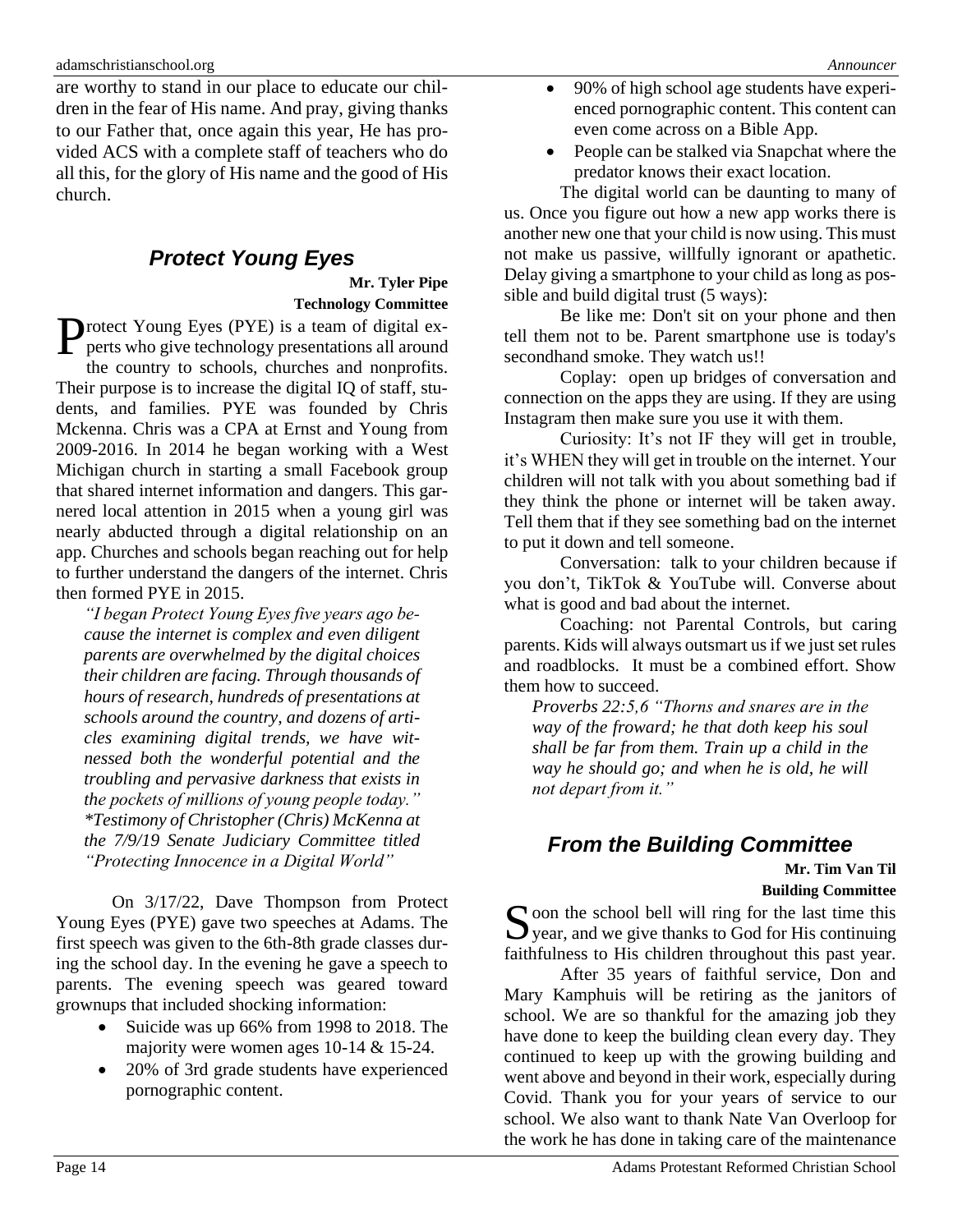issues in the building for the last number of years. Both these positions often go unnoticed but are a key instrument in the running the of the school.

The building committee has been in the process of merging the janitorial position with the maintenance of the building. We are excited to announce that Zach Poortinga has been hired as the new full time maintenance manager. He is a member of Southwest PRC and He and his wife Jodi have three children. His job will entail the cleaning of school as well as fixing any issues that arise in the school building. This position has been in the works for many years and is finally being implemented. Zach will be present during school hours, which will alleviate the extra work on the administrator, as well as the teachers. Because this is a new position, we will be working closely with Zach to fine-tune this position.

Hopefully, by now many of you have been able to utilize the new parking lot by Bethany URC and have found it helpful. The project will be moving forward this summer. Dan Schimmel has been scheduled for the end of June to refinish the old parking lot as well as stripe the new parking lot. A new concrete sidewalk will be installed along the new parking lot and tie into the existing sidewalk by the playground. Ryan Kregel has been hired to repair the grass, underground sprinkling, and planting of new trees. A big thank you to Ryan for his help on this project. By the end of summer, the parking lot project should be complete.

As a building committee we give you all thanks for your continued support on these projects. Above all we stand in awe and give thanks to our heavenly Father who has blessed this good Christian school each day with far more than its daily needs.

*"Every good gift and perfect gift is from above, and cometh down from the Father of lights, with whom is no variableness, neither shadow of turning."*

## *Secretary Report*

**Mr. Jed Pipe Board Secretary**

We are the Association for Christian Education,<br>and our purpose is to provide primary education and our purpose is to provide primary education with the educational institution known as Adams Street Protestant Reformed Christian School. Our goal is to teach our children to glorify God, to write His Word upon their hearts, to instruct them in living lives of thankfulness through prayer, and guide them to becoming faithful servants of God throughout their lives. At the time of writing this report, we have 202 members in our association, with 32 members joining at our

meeting last year. This year ACS has 271 students from 117 families, and next year we plan to have 268 students from 116 families. As an association, the following are some things we have done over the past year to fulfill our purpose.

One of the essential requirements for educating our children is a facility. Along with general maintenance, last year we began the work of expanding our north parking lot to adjoin with Bethany URC. This project took a little longer than expected due to delays with permits, but we expect it to be completed this spring/summer. Don and Mary Kamphuis, who have faithfully served as janitors for 35 years, will be retiring at the end of the school year. They will be replaced by a maintenance manager who will be responsible for the janitorial work, general maintenance of the building, snow shoveling, and will be on site during school hours. Having a maintenance manager available during school hours will help alleviate this work from Rick's plate and give him more time to focus on his work as administrator.

Within our facility we have a need for dedicated teachers. This past year we welcomed Heidi Gritters as a 2nd grade teacher, and we welcomed back Mary Brummel as a 4th grade teacher. After Christmas break Marissa Holstege joined us to begin her student teaching with Karen Ensink in 1st grade. Next school year will bring several staff changes as Mary Brummel plans to retire again, and Dave Mahtani and Scott Mingerink will not be returning to ACS. As a Board, we were concerned with filling these open positions, especially with the many openings throughout the PR schools. With gratitude to God all the open positions have been filled. Marissa Holstege and Brianna Meulenberg have been hired for classroom teachers and Tara Flikkema has been hired as the resource room teacher. We strive to provide new teachers with the resources and training to teach each of their classes from a Christ-centered perspective. One way this is done is through the mentoring program offered by the Federation of PR Schools Society. We currently have two teachers in this program. Heidi is being mentored by Mike Feenstra in Tier 2, and Lynnae Miedema by Susan VanKoevering in Tier 3.

In order to teach effectively, our teachers need to have the proper resources. Our curriculum is improved regularly to ensure that our teachers have relevant, up-to-date material for teaching. This past summer, the IDEA program improved their reading curriculum to include more Christian sources, and adapted current sources to include a Christian perspective. A handbook was developed for the resource room in order